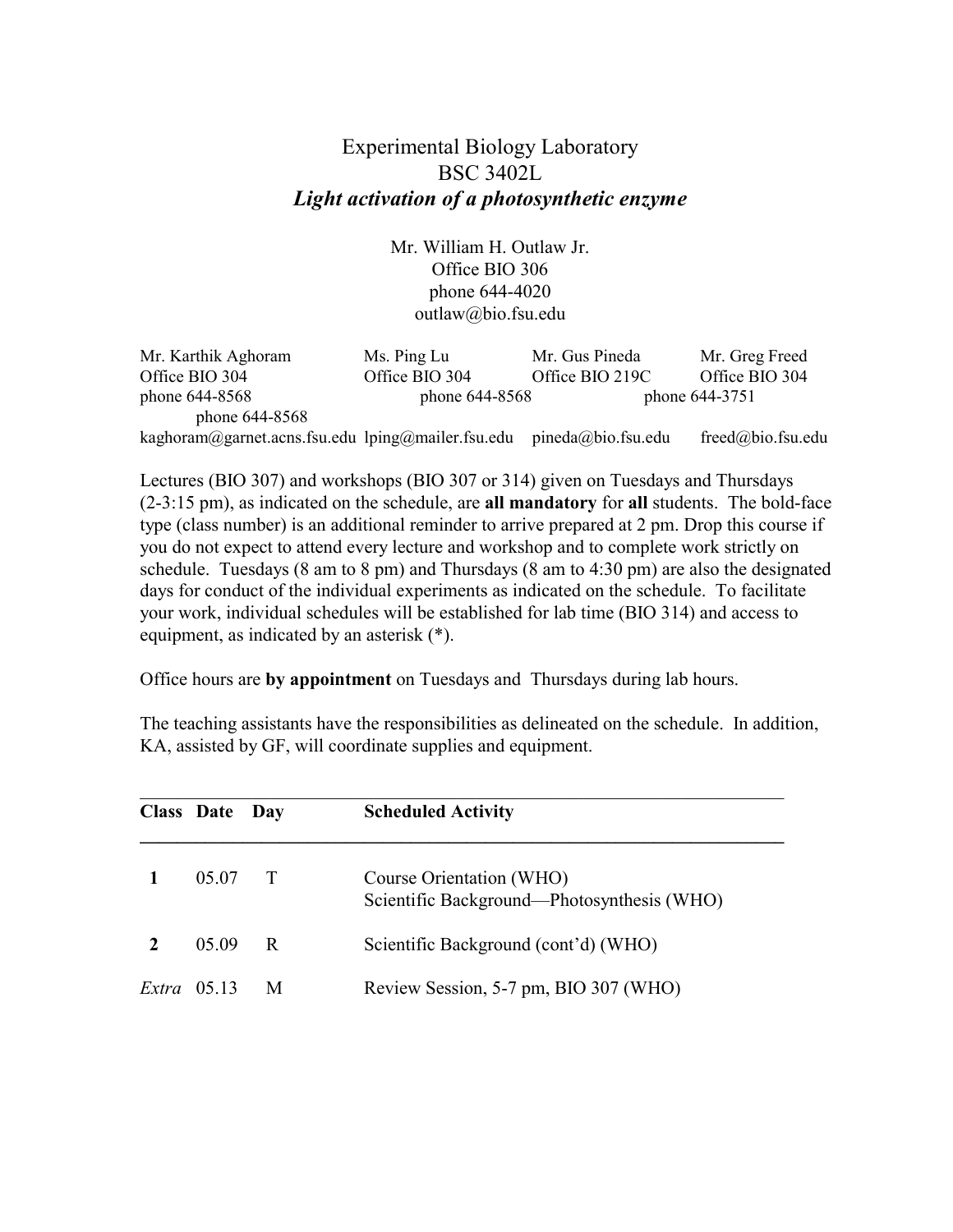| 3 | 05.14 | T           | QUIZ $1^1$ : scientific background (10 % of course grade)<br>Chemistry Refresher—solutions, dilutions (WHO)<br>How to prepare a buffer (WHO)                                                             |
|---|-------|-------------|----------------------------------------------------------------------------------------------------------------------------------------------------------------------------------------------------------|
| 4 | 05.16 | $\mathbf R$ | QUIZ $2^2$ : buffer calculation (3 % of course grade)<br>Principles of Spectrophotometry (WHO)<br>Principles of Assay of PGal dH <sub>2</sub> (WHO)<br>Calculations of enzyme activity (WHO)             |
| 5 | 05.21 | T           | First day in lab<br>How to Keep a Lab Notebook (PL)<br>How to Use Pipettes and other Equipment (PL)<br>Solution Preparation by students (PL)<br>$(PL, 2-4; GP, 4-8)$                                     |
| 6 | 05.23 | $\mathbf R$ | QUIZ $3^3$ : calculation of demonstration results, assay<br>principles, and spectrophotometry $(3\%$ of course<br>grade)<br>Demonstration: assay of PGal dH <sub>2</sub> (GF)<br>$(GF, 2:30-4:30)$       |
| 7 | 05.28 | $\rm T$     | QUIZ $4^4$ : details of validation-experiment set-up (4 % of<br>course grade) [N.B.: May 29 is the last day to drop without a<br>grade.]<br>Validation experiment by students*<br>$(GF, 8-11; GP, 11-8)$ |
|   |       |             | A main purpose of the validation experiments is to ensure that each student has the requisite                                                                                                            |
|   |       |             | skills to embark on an independent project. Follow the directions under "Assay Validation."                                                                                                              |

 8 05.30 R Validation experiment by students\* (PL, 8-4:30)

<sup>&</sup>lt;sup>1</sup>composed and graded by KA.<br><sup>2</sup>composed and graded by GF.<br><sup>3</sup>composed and graded by GP.<br><sup>4</sup>composed and graded by PL.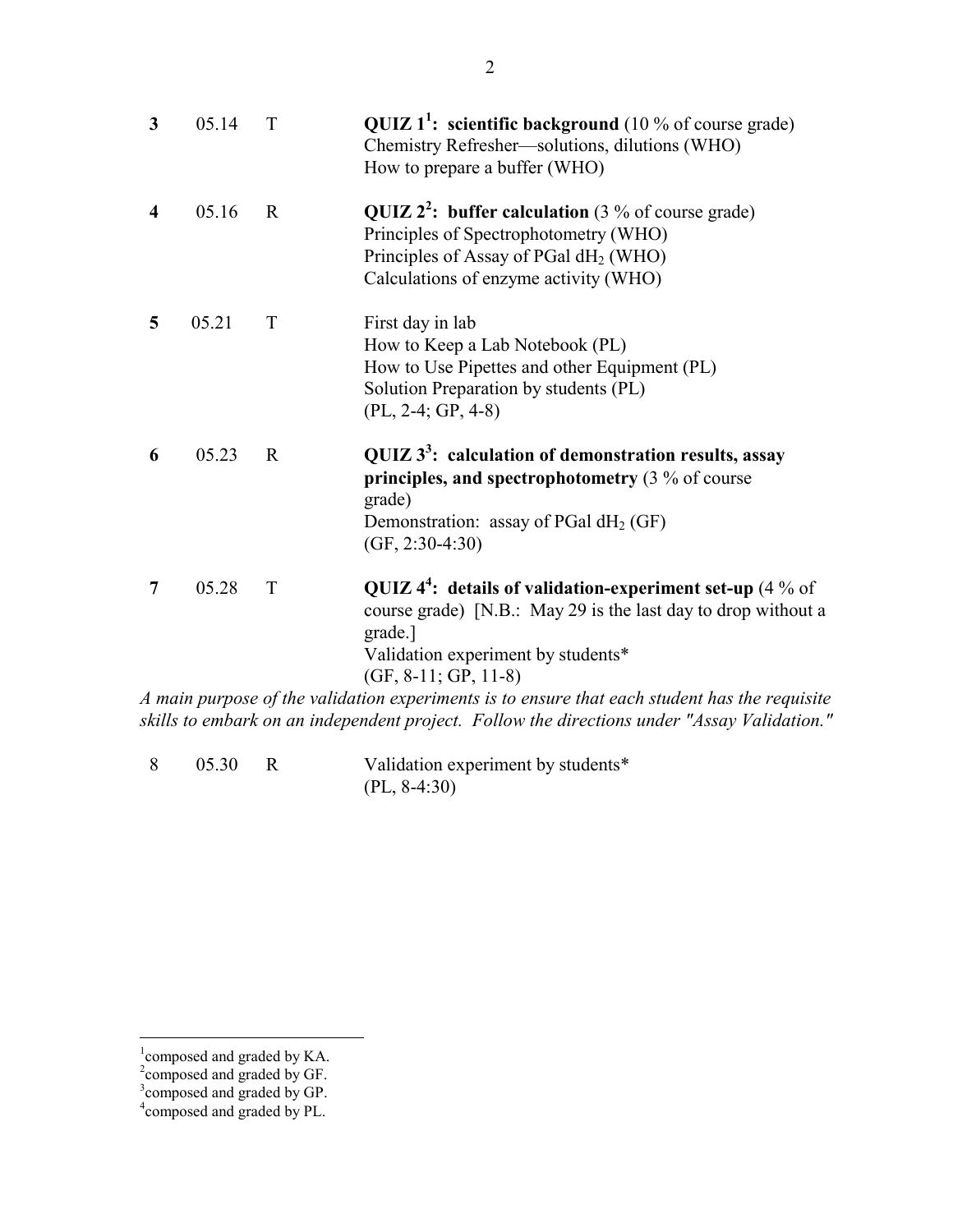| 9<br>06.04<br>T<br>It is important to discuss<br>your draft with TA so<br>your final version will be<br><i>improved.</i> |       |             | <b>Draft proposals due</b> must be submitted in writing <sup>5</sup> , and<br>students will be called at random to present proposal to<br>class; class will critique. Written portion will be 5% of<br>course grade; presentations and critique will be considered<br>in the discretionary portion of the course grade [altogether,<br>10% of course grade].)<br>Draft research schedule due <sup>6</sup><br>Required consultation (to discuss proposal and<br>scheduling, KA) |  |
|--------------------------------------------------------------------------------------------------------------------------|-------|-------------|--------------------------------------------------------------------------------------------------------------------------------------------------------------------------------------------------------------------------------------------------------------------------------------------------------------------------------------------------------------------------------------------------------------------------------------------------------------------------------|--|
| <b>10</b>                                                                                                                | 06.06 | $\mathbf R$ | <b>Required consultations</b> , (by appointment, KA)<br>Draft proposals returned.                                                                                                                                                                                                                                                                                                                                                                                              |  |
| 11                                                                                                                       | 06.11 | T           | <b>Final research proposal due</b> <sup><math>7</math></sup> (10% of course grade)<br>Experimental Phase*<br>$(GF, 8-11; GP, 11-8)$                                                                                                                                                                                                                                                                                                                                            |  |
| 12                                                                                                                       | 06.13 | $\mathbf R$ | Experimental Phase*<br>$(PL, 8-4:30)$                                                                                                                                                                                                                                                                                                                                                                                                                                          |  |
| 13                                                                                                                       | 06.18 | T           | Experimental Phase*<br>$(GF, 8-11; GP, 11-8)$                                                                                                                                                                                                                                                                                                                                                                                                                                  |  |
| 14                                                                                                                       | 06.20 | $\mathbf R$ | Experimental Phase*<br>$(PL, 8-4:30)$                                                                                                                                                                                                                                                                                                                                                                                                                                          |  |
| 15                                                                                                                       | 06.25 | T           | Experimental Phase *<br>$(GF, 8-11; GP, 11-8)$                                                                                                                                                                                                                                                                                                                                                                                                                                 |  |
| 16                                                                                                                       | 06.27 | $\mathbf R$ | Experimental Phase *<br>$(PL, 8-4:30)$                                                                                                                                                                                                                                                                                                                                                                                                                                         |  |
| 17                                                                                                                       | 07.02 | T           | Experimental Phase*<br>$(GF, 8-11; GP, 11-8)$                                                                                                                                                                                                                                                                                                                                                                                                                                  |  |
| 18                                                                                                                       | 07.09 | T           | Experimental Phase (TA)*<br>$(GF, 8-11; GP, 11-8)$                                                                                                                                                                                                                                                                                                                                                                                                                             |  |
| 19                                                                                                                       | 07.11 | $\mathbf R$ | Experimental Phase*<br>$(PL, 8-4:30)$                                                                                                                                                                                                                                                                                                                                                                                                                                          |  |

<sup>&</sup>lt;sup>5</sup><br>Submit to KA, who will give suggestions.<br><sup>6</sup>One copy of your draft research schedule should be in your draft research proposal. This schedule will be examined for completeness and feasibility. A second copy should be submitted to GF, who will examine all of them together to ensure that a relatively uncrowded lab is available to you when you have requested it. <sup>7</sup> submit to KA, who will grade.